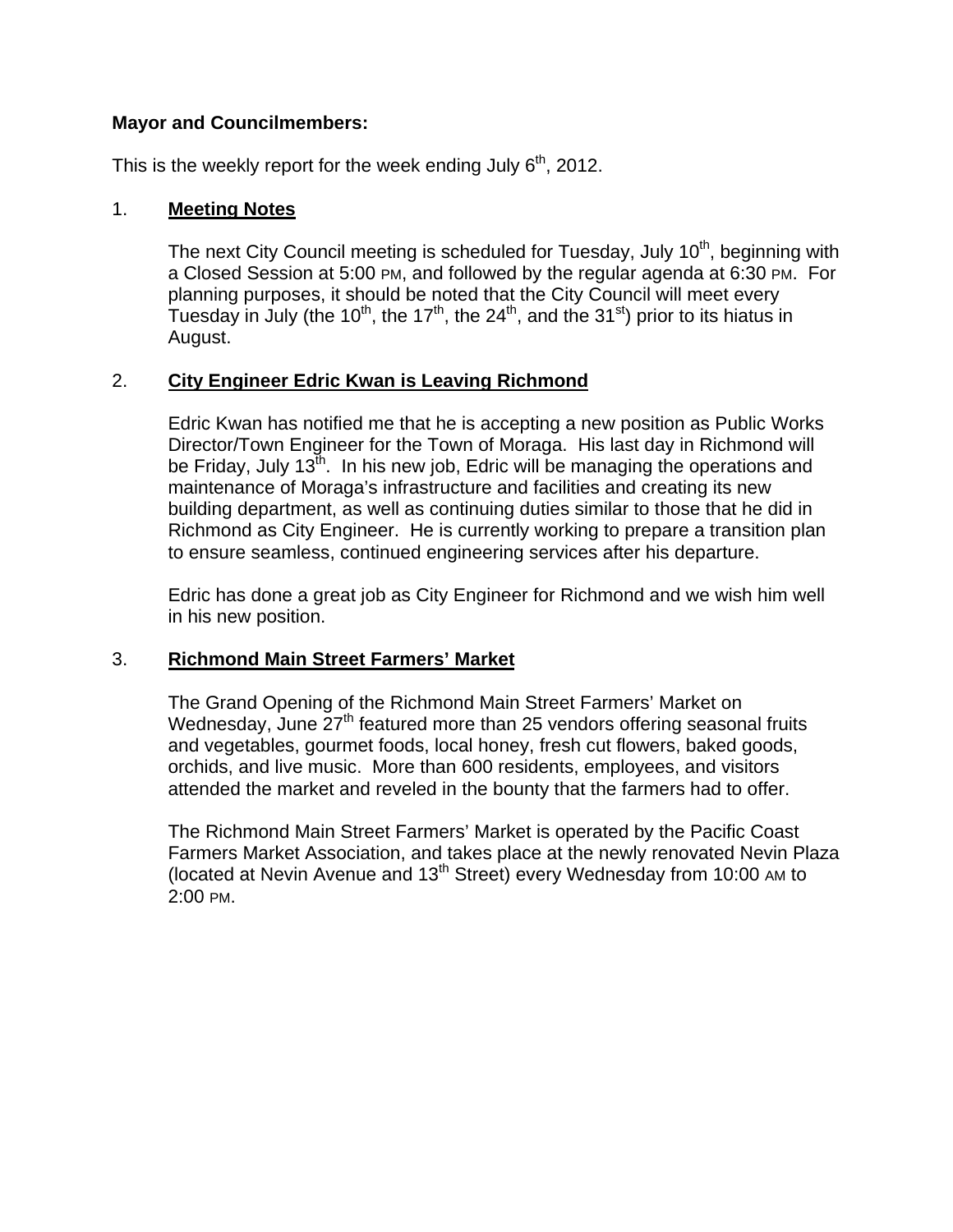

#### 4. Main Library's Children's Room Remodel Featured in Demco Interiors

In 2009, Kathy L. Haug, Administrative Librarian for Children's & Extension services, won the Demco \$10,000 Makeover grant for her redesign of the computer use area of the Children's Room. The Richmond Public Library Foundation added a matching grant of \$10,000, and the Friends of the Richmond Public Library provided over \$3,500 to purchase the Big Cozy Books sofa and to provide paint and supplies for the art student who painted the mural. The use of the characters for the mural was donated by well-known artist-illustrator Ashley Woolf, a big savings in licensing fees. The East Bay Community Foundation also provided \$7,000 for the purchase of a Peek-A-Book Station (animated book reviews and stories) and a three-year subscription to the review service.

The project was completed in 2011, but the photo shoot did not occur until later. Our Library's Children's Room is now prominently featured in Demco Interiors' newest brochure.

The project manager from Demco Interiors, Randy Korte, recently said that other libraries are asking for the double-curve design with alternating tables and bookshelves that we created. The design includes a boomerang-shaped computer area, with Literacy Stations, parenting books, toddler books in the inner curve, audio books, picture books for older readers, and public PC stations with internet access for older children and their parents on the outer curve.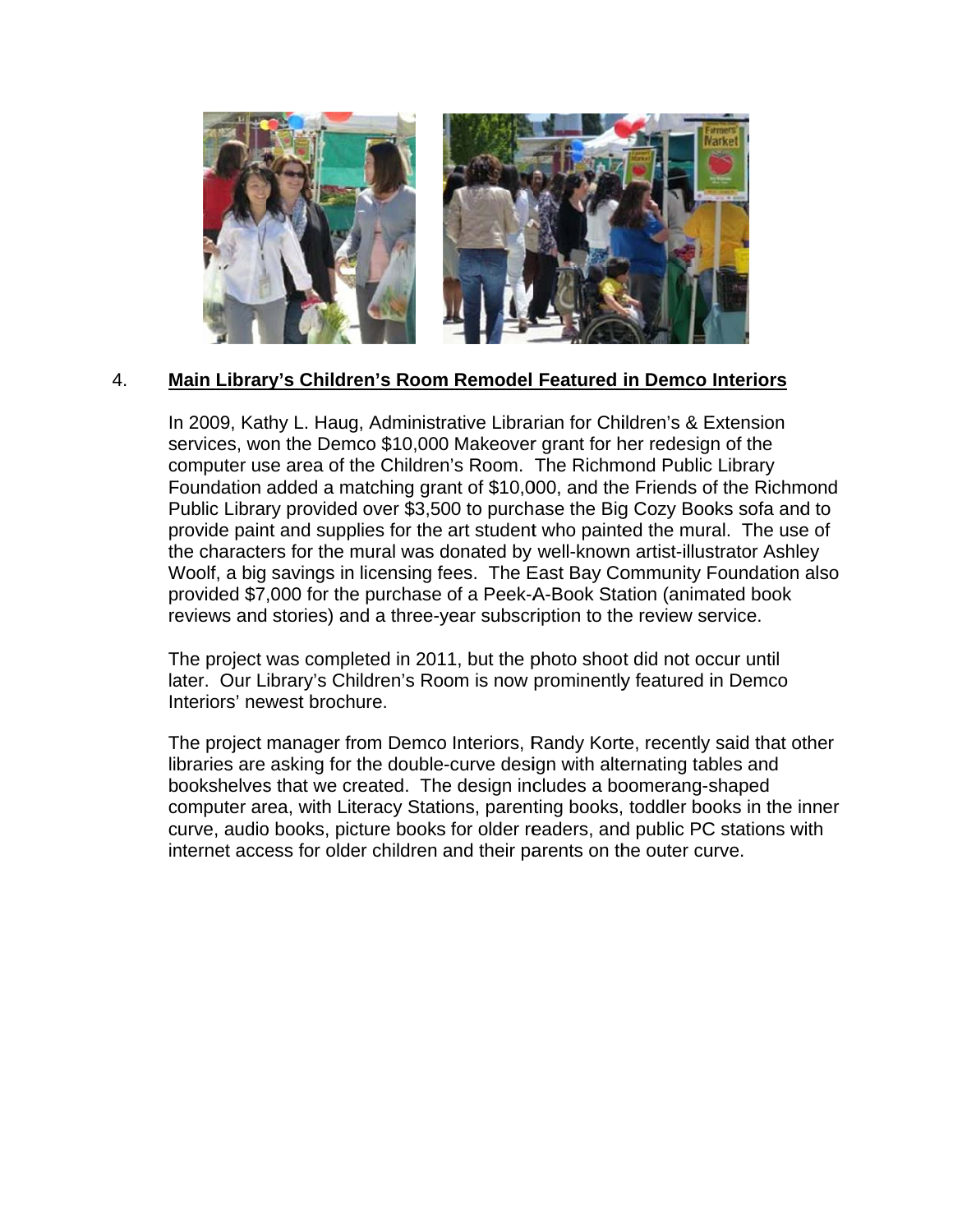



#### 5. **Federal Transportation Bill - Update**

The City of Richmond working with its consultants Holland & Knight, was successful in engaging with the Congressional Senate Banking Committee to broaden a research and development (R&D) grant authorization provision under the recently enacted Federal Transportation Bill. The provision, which authorizes funding of up to approximately \$35 million over two years (up to a total of \$70 million), could fund aspects of the research and development, and deployment, of the Richmond-based CyberTran project. As you may recall, CyberTran is an ultra light rail technology-based start-up that is currently located at the Richmond Field Station, and for which the Richmond City Council has passed a resolution of support. Entities eligible for funding will include both organizations applying alone and consortia, including state and local government, Federal laboratories, transportation providers, private and non-profit entities, universities and colleges. The City and its partners will continue to work on this project.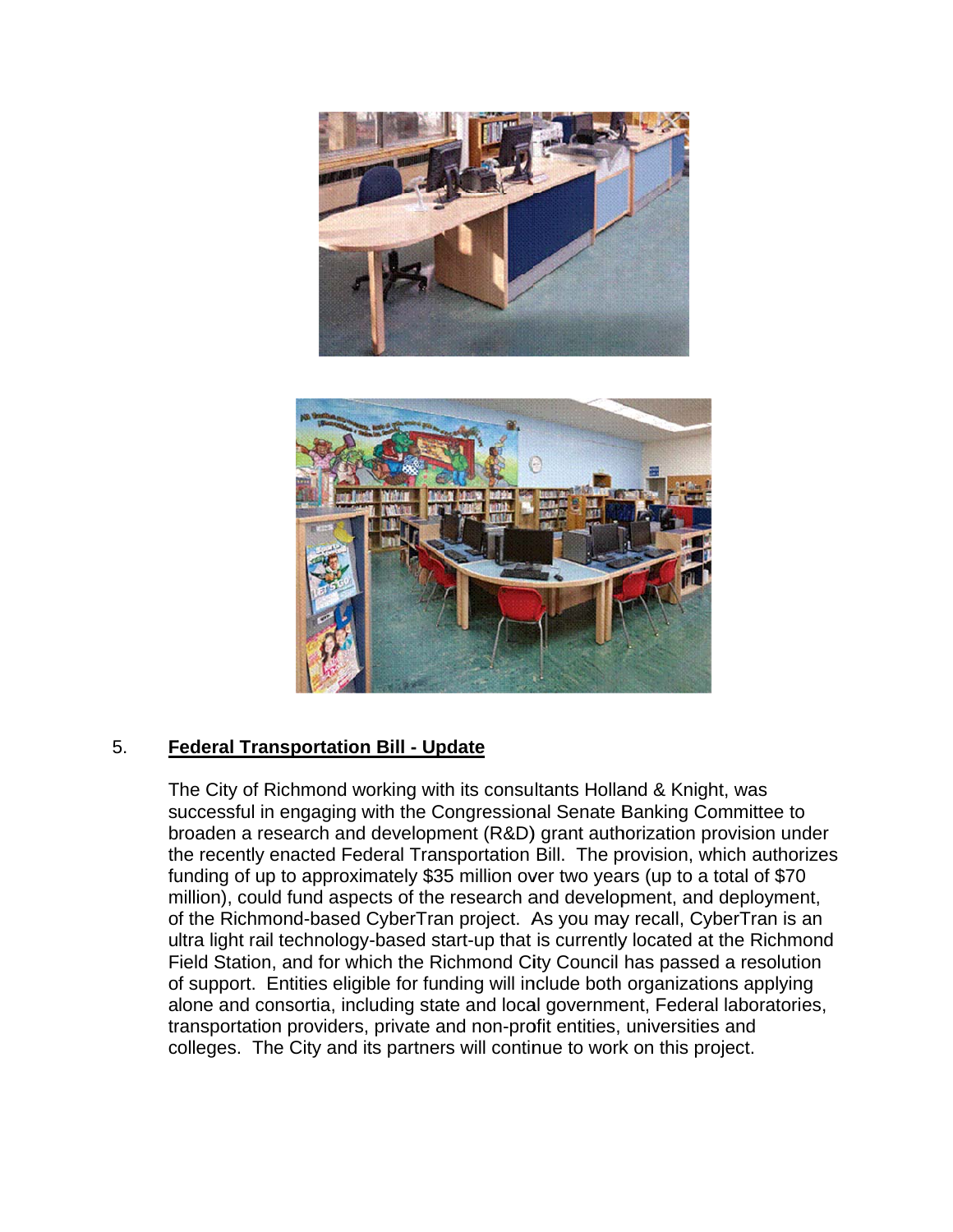#### 6. **Contra Costa County Climate Action Plan Open House**

In preparation for development of their Climate Action Plan, Contra Costa County will host a community open house in Richmond this Thursday, July  $12<sup>th</sup>$  from 7:00 PM to 9:00 PM at 440 Civic Center Plaza. The open house will provide attendees with an opportunity to learn about the planning process, learn how a Climate Action Plan can support local businesses and community health, and provide input on possible actions that may apply to individuals, homes, and businesses.



#### $\overline{7}$ . **EPA United Heckathorn Technical Assistance Workshop**

The United Heckathorn Superfund site is located in the Richmond Harbor inlet of San Francisco Bay. It includes five acres of land and about 15 acres of marine sediments in two channels (Lauritzen and Parr). In 1980, the California Department of Health Services inspected and sampled soil from the site and detected chlorinated pesticides and metals. The area was designated a State Superfund site in March 1982.

Although actions were taken to reduce the risk from the pesticides found on the site, sediments and the water in the Lauritzen Channel are still contaminated with pesticides, primarily DDT and dieldrin. Levels are high enough to pose a threat to wildlife who feed in or around the water. Since these pesticides bioaccumulate in fish, people who subsistence fish in the area run the risk of exposure to unacceptably high levels of DDT and dieldrin.

The U.S. Environmental Protection Agency (EPA) is renewing efforts to clean up the United Heckathorn Superfund Site, and is inviting the public to participate in a Technical Assistance Workshop this Monday, July 9<sup>th</sup> from 5:30 PM to 8:00 PM in the Richmond BUILD III Facility at 500 23<sup>rd</sup> Street in Richmond.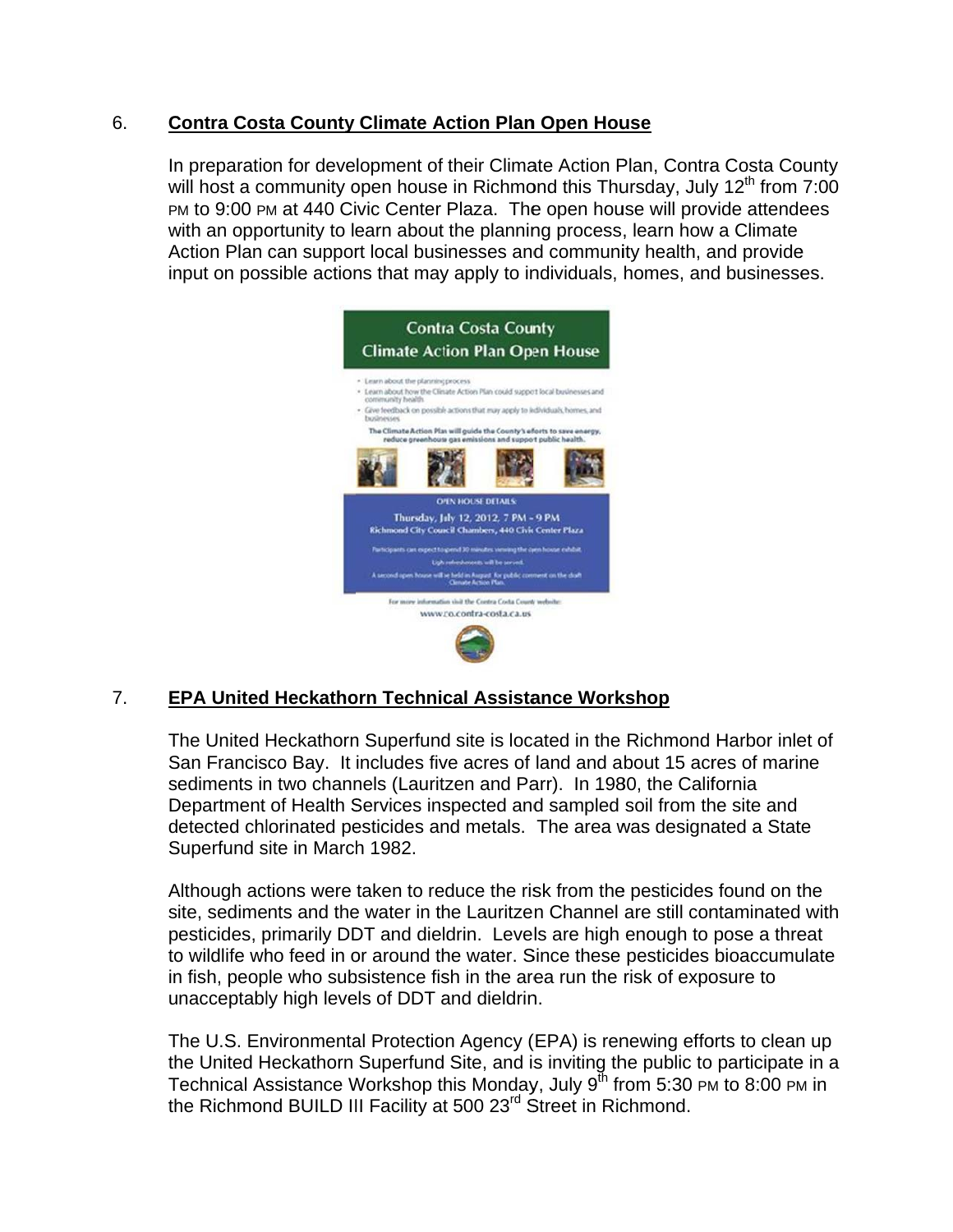At the workshop, EPA staff will:

- Update the community on the Cleanup Action Plan;
- Give an overview of the Technical Assistance Services for Communities (TASC) Program; and
- Conduct a Needs Assessment (to better understand the technical assistance needs of the community).

If you have any questions about the workshop, you may contact Jackie Lane, EPA Community Involvement Coordinator, at (415) 972-3236 or email her at lane.jackie@epa.gov. For more information on the EPA's Technical Assistance resource, go to the web page at:

www.epa.gov/superfund/community/resources.htm

For more information on the site cleanup, contact Penny Reddy, EPA Remedial Project Manager, at (415) 972-3108 or email her at reddy penny@epa.gov. For more site information, go to EPA web page at: www.epa.gov/region09/UnitedHeckathorn.



#### Interstate 80 Integrated Corridor Mobility (ICM) Project Update 8.

The I-80 Integrated Corridor Mobility (ICM) Project will integrate the transportation management systems of the I-80 corridor and the San Pablo Avenue corridor in Alameda, and Contra Costa Counties. The project will employ state-of the-practice intelligent transportation systems (ITS) tools to improve safety, mobility, and trip reliability for all users. Main project components will be I-80 incident management, I-80 adaptive ramp metering (ARM), traffic and transit information, improvements to San Pablo Avenue, and arterials connecting with mainline I-80.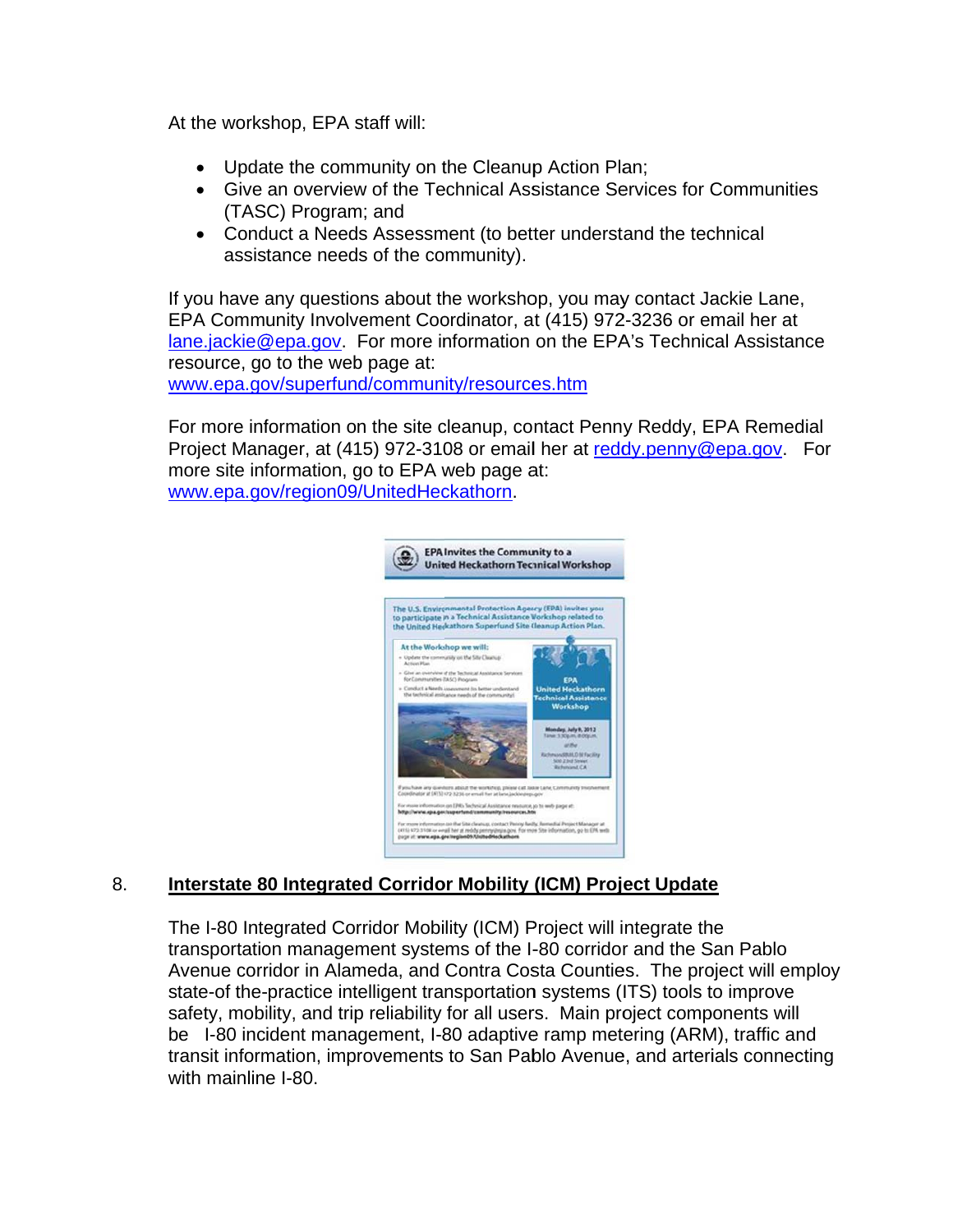The project is divided into 7 sub-projects. Sub-project #4 (adaptive ramp metering or ARM) and sub-project #5 (active traffic management or ATM) were recently advertised on June 18, 2012 with scheduled bid-openings on August 1, 2012 and August 7, 2012, respectively.

Sub-project #4 (ARM) will have the following improvements in the City of Richmond:

- Installation of ramp metering equipment (ramp meter signals, electrical/communications conduits, ramp meter cabinets) at various on ramps;
- Restriping of existing high occupancy vehicle (HOV) lane at Westbound Hilltop Drive on-ramp; and
- Striping new HOV lane at Eastbound Hilltop Drive on-ramp.

Sub-project #5 (ATM) will have the following improvements in the City of Richmond:

- Installation of overhead gantry sign structure at Central Avenue, Carlson Boulevard, and Potrero Avenue;
- Installation of new close circuit television (CCTV) camera at Central Avenue and McBryde Avenue;
- Installation of electrical/communications conduits and device cabinets at various locations;
- Installation of new metal beam guard rail (MBGR) at various locations along I-80; and
- Miscellaneous restriping along I-80

The mandatory pre-bid meeting for these 2 Caltrans projects will be held in the Richmond City Council Chambers on Monday, July 16<sup>th</sup> from 1:00 PM to 3:00 PM in an effort to increase small local business participation in its contracts. Prime contractors and subcontractors are invited to meet one another, exchange information about a specific project, and have the opportunity to meet staff. Please visit the following link for more information about the projects:

http://www.alamedactc.org/files/managed/Document/4646/CMA7910\_I80ICM\_fa ctsheet.pdf

# 9. **Public Works Updates**

Facilities Maintenance Division: Carpenters repaired the ceiling in the dorm of Fire Station 68, insulated walls at Fire Station 67, removed and replaced the concrete approach at Fire Station 68, the roof repair for Fire Station 61 has been completed, and ergonomic installation requests for City staff have been performed.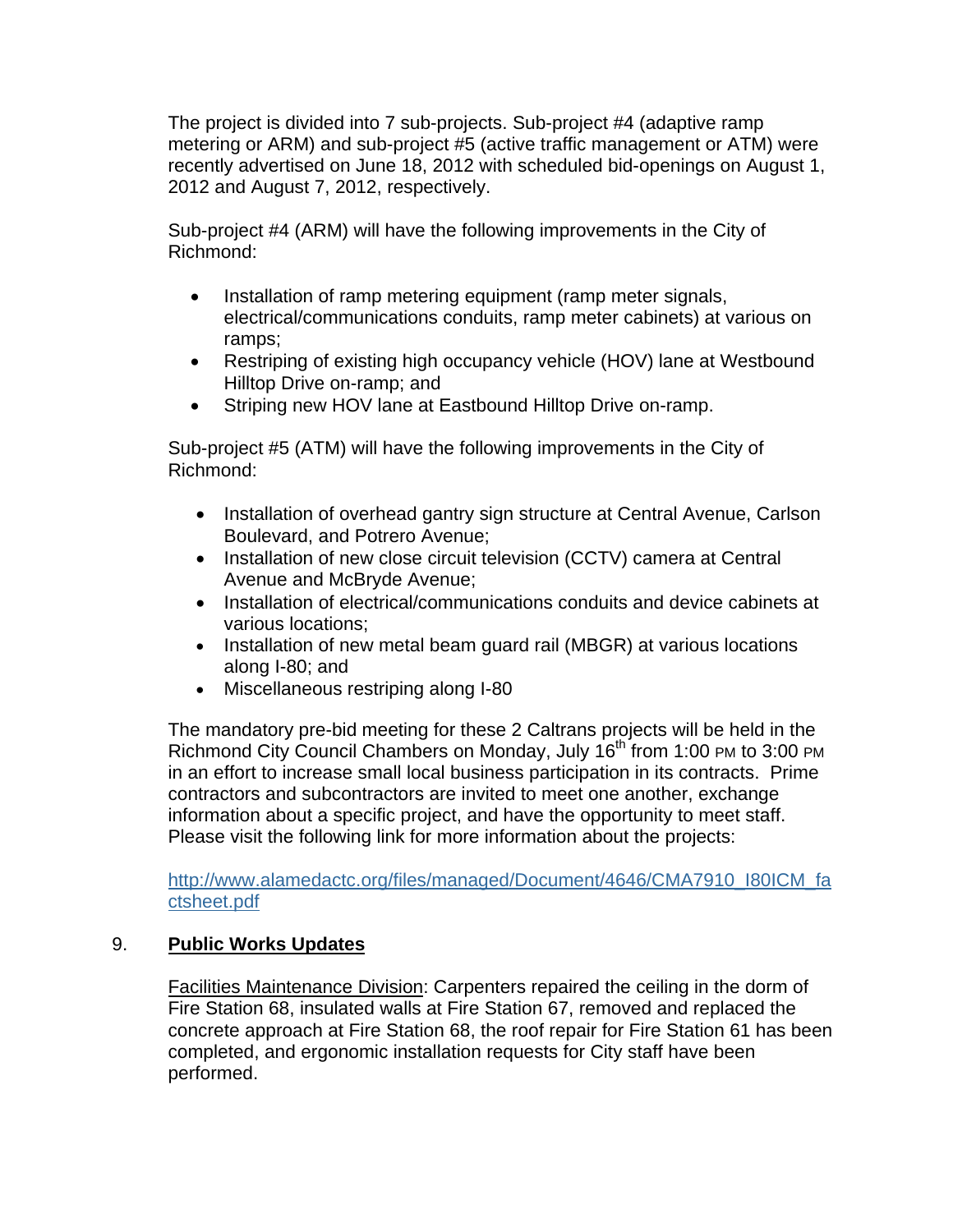Utility staff cleaned the carpets within the Main Library, Nevin, and Booker T. **Anderson Community Centers.** 

The electrical shop completed safety concerns within the Main Library, replaced knocked down park lighting poles at Marina Green Park, tested the malfunctioning traffic signal at Richmond Parkway and Hensley Avenue, and continued with the re-lamping of street lights around the City.

Parks and Landscaping Division: Parks crews provided support services for the Third of July Celebration at Marina Green Park, irrigation repairs and landscaping at the Memorial Youth Center, performed set up and provided support for the Tennis Event to be held at Nicholl Park, irrigation repairs at the North Richmond Ball Field, Parchester Community Park, and Hilltop Park.

The Tree Crew trimmed and pruned trees along the I-80 and Hilltop Drive off ramp as well as Burg Park.

Streets Division: Pavement Maintenance performed guardrail repairs on San Pablo Dam Road by Kennedy Grove Regional Park, crews also set up for the Third of July Celebration, paved a portion of Hilltop Drive, and worked from the outstanding pot hole list.



Repaired Guardrail on San Pablo Dam Road